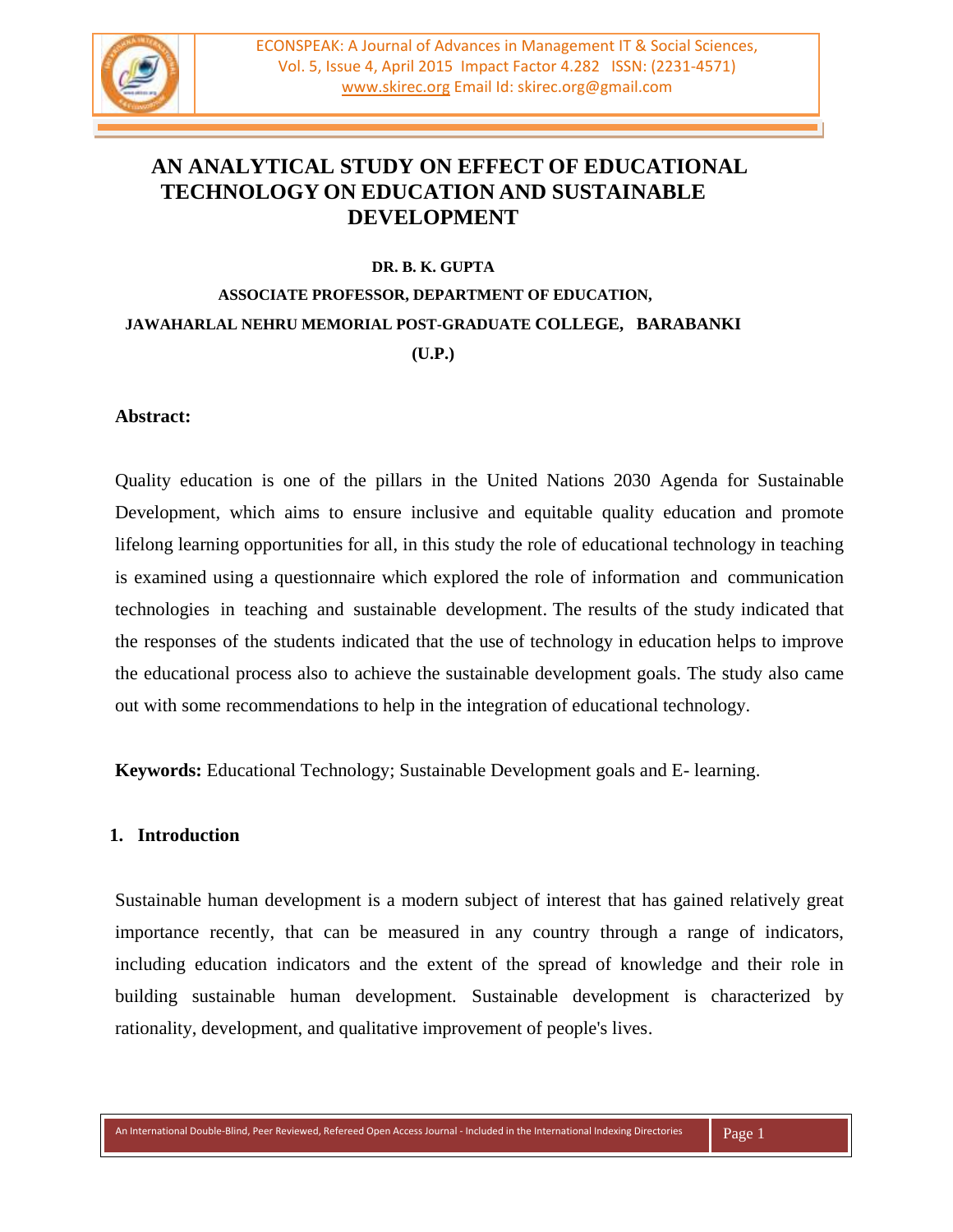

In broad terms, sustainability is an attempt to reconcile growing concerns about a range of environmental issues with socio-economic objectives. The so-called three pillars of economic, social and environmental sustainability are not necessarily in alignment, and often create situations that are deemed complex and perplexing, with lack of clarity about the problems, and different interests creating tensions. Sustainability, as seen from five different perspectives in published literature, is captured in Figure 1.



**Figure 1:** Sustainability as seen from five different perspectives in published literature [11, 12].

Technology is the backbone of development and is a gateway to the levels of the progress that we all seek. It is reflected in the evolution of all aspects of human activity and knowledge. It played over the years a crucial role in the rise of countries and the formulation of the present and future trends. The education technology, which is an integrated educational process based on the delivery of knowledge and science to students and the effective use of technology in education.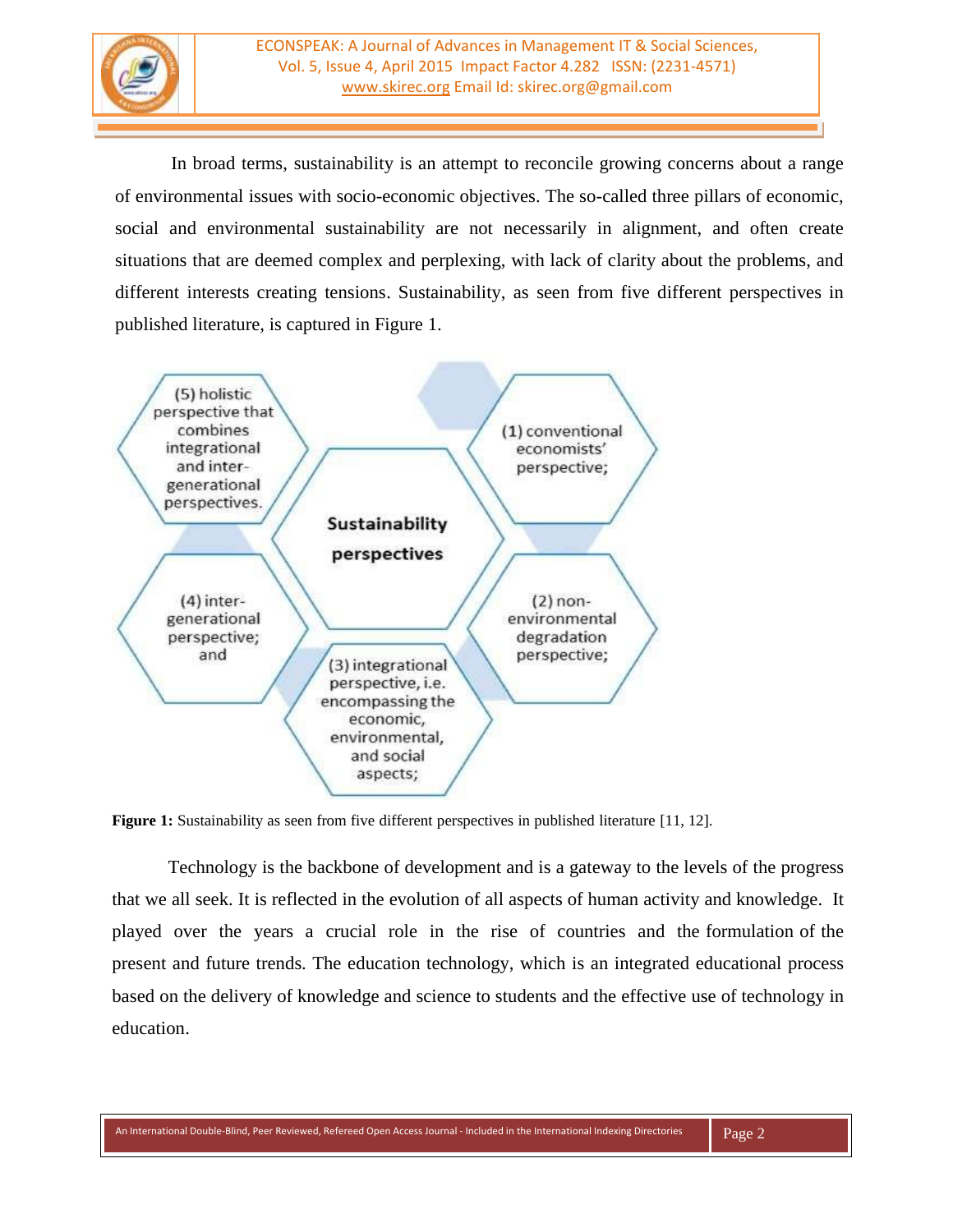

ECONSPEAK: A Journal of Advances in Management IT & Social Sciences, Vol. 5, Issue 4, April 2015 Impact Factor 4.282 ISSN: (2231-4571) [www.skirec.org](http://www.skirec.org/) Email Id: skirec.org@gmail.com

Where the problem is the lack of awareness of the importance of sustainable development, also the ability of society to continuous self-development, including: educational technology, such as showing educational films or using the computers, also integrating and involving the Internet in academic curricula. In fact, the use of the Internet in the educational process is one of the factors that help to establish students' knowledge and provide them with with new skills.





The United Nations Sustainable Development Goals (SDGs) are targets for global development adopted in September 2008, set to be achieved by 2030. All countries of the world have agreed to work towards achieving these goals which are presented in figure 2. The sustainable development goals 4 has ten targets which are measured by 11 indicators(see figure 3). The seven "outcome-oriented targets" are: free [primary](https://en.wikipedia.org/wiki/Primary_education) and [secondary education;](https://en.wikipedia.org/wiki/Secondary_education) equal access to quality [pre-primary education;](https://en.wikipedia.org/wiki/Preschool) affordable technical, [vocational](https://en.wikipedia.org/wiki/Vocational_education) and [higher education;](https://en.wikipedia.org/wiki/Higher_education) increased number of people with relevant skills for financial success; elimination of all [discrimination](https://en.wikipedia.org/wiki/Discrimination_in_education) in [education;](https://en.wikipedia.org/wiki/Discrimination_in_education) universal [literacy](https://en.wikipedia.org/wiki/Literacy) and [numeracy;](https://en.wikipedia.org/wiki/Numeracy) and education for [sustainable development](https://en.wikipedia.org/wiki/Education_for_sustainable_development) and global citizenship. The three "means of achieving targets" are: build and upgrade inclusive and safe schools; expand higher [education](https://en.wikipedia.org/wiki/Higher_education) scholarships for developing countries; and increase the supply of qualified [teachers](https://en.wikipedia.org/wiki/Teacher) in developing countries.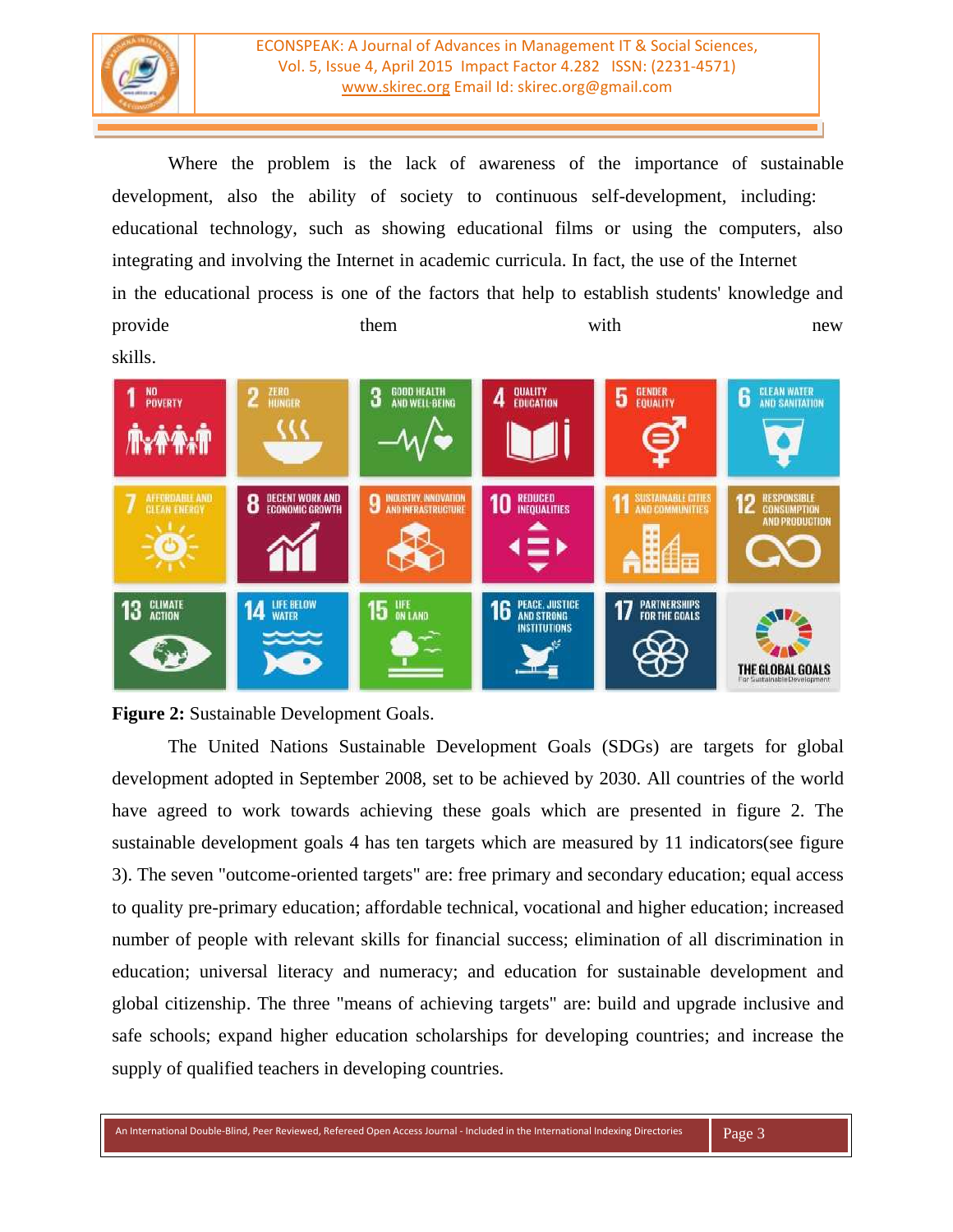

| Indicator                                                                                                                                                                                                                                                                                                                                                                      |  |
|--------------------------------------------------------------------------------------------------------------------------------------------------------------------------------------------------------------------------------------------------------------------------------------------------------------------------------------------------------------------------------|--|
| Proportion of children and young people (a) in Grade 2 or 3; (b) at the end of primary<br>education; and (c) at the end of lower secondary education achieving at least a minimum<br>proficiency level in (i) reading and (ii) mathematics, by sex                                                                                                                             |  |
| Proportion of children under 5 years of age who are developmentally on track in health,<br>learning and psychosocial well-being, by sex                                                                                                                                                                                                                                        |  |
| Participation rate in organized learning (one year before the official primary entry age), by<br>SAX                                                                                                                                                                                                                                                                           |  |
| Participation rate of youth and adults in formal and non-formal education and training in the<br>previous 12 months, by sex                                                                                                                                                                                                                                                    |  |
| Proportion of youth and adults with information and communications technology (ICT)<br>skills, by type of skill                                                                                                                                                                                                                                                                |  |
| Parity indices (female/male, rural/urban, bottom/top wealth quintile and others such as<br>disability status, indigenous peoples and conflict-affected, as data become available) for all<br>education indicators on this list that can be disaggregated                                                                                                                       |  |
| Proportion of population in a given age group achieving at least a fixed level of proficiency<br>in functional (a) literacy and (b) numeracy skills, by sex                                                                                                                                                                                                                    |  |
| Extent to which (i) global citizenship education and (ii) education for sustainable<br>development, including gender equality and human rights, are mainstreamed at all levels<br>in: (a) national education policies, (b) curricula, (c) teacher education and (d) student<br>mempposes                                                                                       |  |
| Proportion of schools with access to: (a) electricity; (b) the Internet for pedagogical<br>purposes; (c) computers for pedagogical purposes; (d) adapted infrastructure and materials<br>for students with disabilities; (e) basic drinking water; (f) single-sex basic sanitation<br>facilities; and (g) basic handwashing facilities (as per the WASH indicator definitions) |  |
| Volume of official development assistance flows for scholarships by sector and type of<br>study                                                                                                                                                                                                                                                                                |  |
| Proportion of teachers in: (a) pre-primary education; (b) primary education; (c) lower<br>secondary education; and (d) upper secondary education who have received at least the<br>minimum organized teacher training (e.g. pedagogical training) pre-service or in-service<br>required for teaching at the relevant level in a given country, by sex                          |  |

**Figure 3:** Education for Sustainable Development (SDG) 4 global indicators.

Several years after the launch of the sustainable development goals, growing voices called for more emphasis on the need for technology and internet connectivity within the goals. In September 2013, the UN Broadband Commission for Sustainable Development called for digital connectivity to be established as a "foundational pillar" for achieving all the sustainable development goals. In a document titled " Global Goal of Universal Connectivity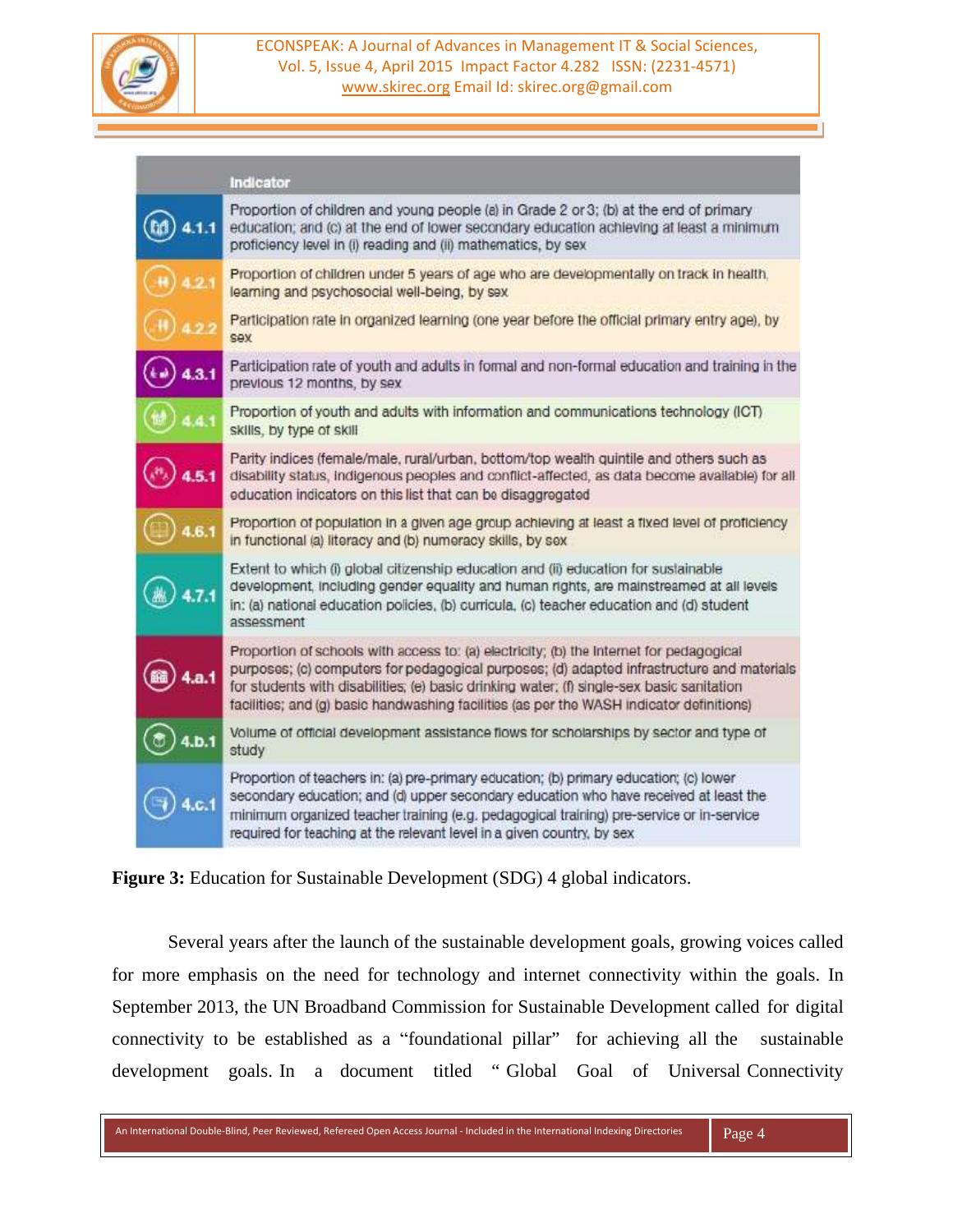

Manifesto", the Broadband Commission said: The SDGs are based on the premise that current needs should be met without compromising resources. This implies using technologies in an ecoresponsible manner or directly choosing to use sustainable technologies.

The catalogue of competencies that define a twenty-first century teacher has grown large and the traditional understanding of literacy has taken on a new meaning. Life and to be able to establish channels of dissemination within the educational community itself for sustainable purposes. All this requires promoting the use of ICT while adopting a respectful and committed approach to the environment. The educational technology means the practice and application of technologies (in the form of techniques, tools, processes, resources, etc.) to facilitate, support, and enhance learning, performance, and instruction. While educational technology has emerged as a recognized profession and discipline in the last 50 years, it is a complex, interdisciplinary, and dynamic enterprise.

## **Definitions**

Technology is the sum of any [techniques,](https://en.wikipedia.org/wiki/Art_techniques_and_materials) [skills,](https://en.wikipedia.org/wiki/Art_techniques_and_materials) [methods,](https://en.wikipedia.org/wiki/Scientific_method) and [processes](https://en.wikipedia.org/wiki/Business_process) used in the production of [goods](https://en.wikipedia.org/wiki/Good_(economics)) or [services](https://en.wikipedia.org/wiki/Service_(economics)) or in the accomplishment of objectives, such as [scientific](https://en.wikipedia.org/wiki/Scientific_method) [investigation.](https://en.wikipedia.org/wiki/Scientific_method) Education is the process of facilitating [learning,](https://en.wikipedia.org/wiki/Learning) or the acquisition of [knowledge,](https://en.wikipedia.org/wiki/Knowledge) [skills,](https://en.wikipedia.org/wiki/Knowledge) [values,](https://en.wikipedia.org/wiki/Value_(ethics)) [mo](https://en.wikipedia.org/wiki/Value_(ethics))rals, [beliefs,](https://en.wikipedia.org/wiki/Belief) and [habits.](https://en.wikipedia.org/wiki/Habit) Educational methods include [teaching,](https://en.wikipedia.org/wiki/Teaching) [training,](https://en.wikipedia.org/wiki/Teaching) [storytelling,](https://en.wikipedia.org/wiki/Storytelling) [discussion](https://en.wikipedia.org/wiki/Storytelling) and directed [research.](https://en.wikipedia.org/wiki/Research) for students; In addition to developing their attitudes and ideas; Teaching methods vary; There is traditional education; e-mail.

E-learning theory describes the [cognitive](https://en.wikipedia.org/wiki/Cognitive_science) science principles of effective multimedia learning using electronic educational [technology.](https://en.wikipedia.org/wiki/Educational_technology) Educational technology (commonly abbreviated as EdTech, or EdTech) is the combined use of computer hardware, software, and [educational](https://en.wikipedia.org/wiki/Education_sciences) theory and practice to facilitate [learning.](https://en.wikipedia.org/wiki/Learning) When referred to with its abbreviation, EdTech, it is often referring to the industry of companies that create educational technology.

## **Literature Review**

The study of Bos AS et al, demonstrate the influence of augmented reality (AR) used as a tool for educational content in student concentration when compared with the use of traditional teaching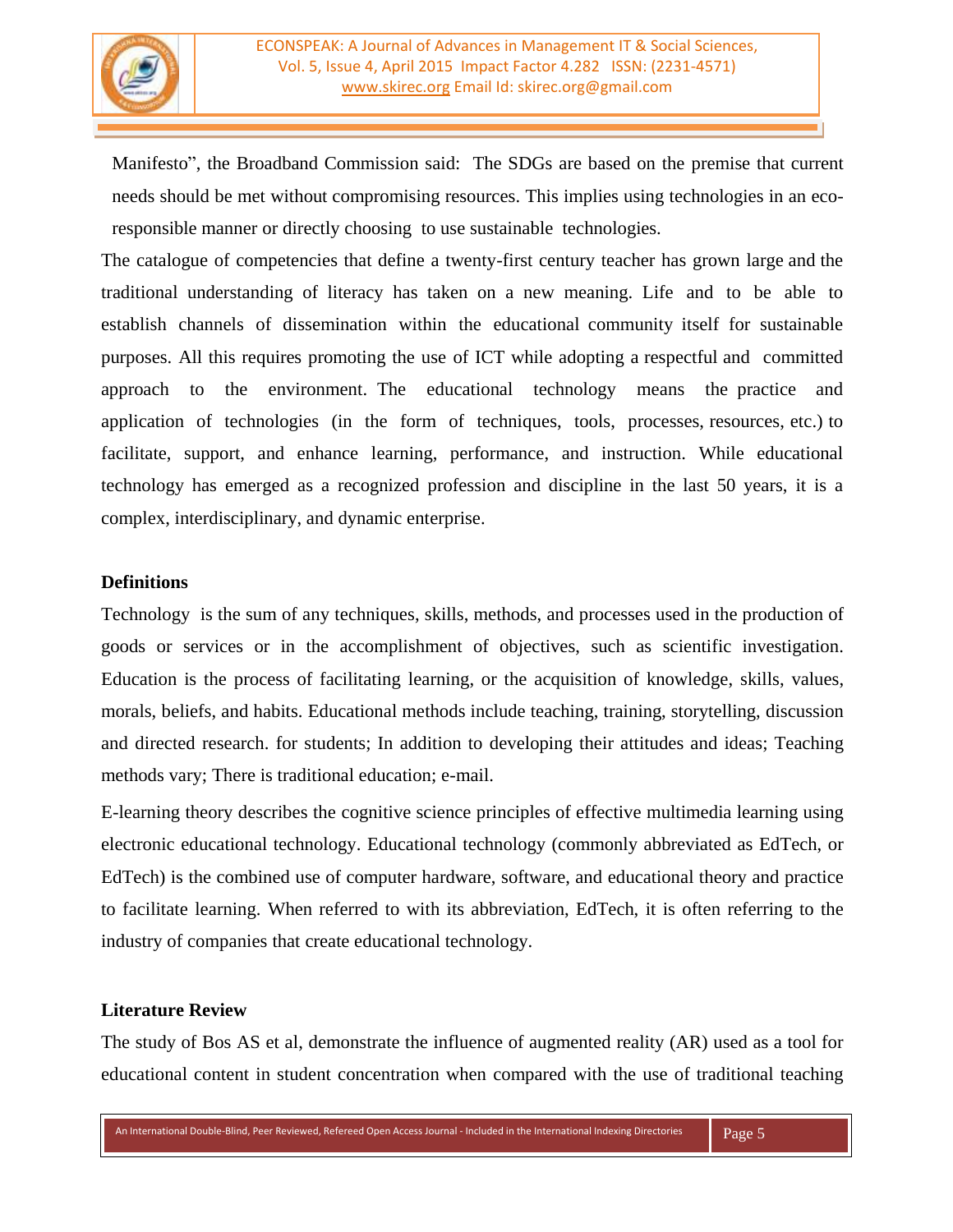

and learning technologies. User attention was monitored through an electroencephalography sensor while performing an educational task using either an AR or a traditional interface. This presented favorable results, since it was possible to identify an increase in student attention during the interaction with the AR application, as opposed to its conventional counterpart.

The study of Bandelier et al, which is a systematic review of 42 peer-reviewed arts and humanities articles published between 2013-2009, indexed in four international databases. The results indicate that most research has been undertaken in language learning, predominantly in East Asian countries, with limited grounding of research in theory. This review found that educational technology supports student engagement, with behavioral engagement by far the most prevalent dimension. Affective engagement was the lowest observed dimension, with affective disengagement the most prevalent negative dimension. Blogs, mobile learning, and assessment tools were the most effective at promoting engagement.

A framework was developed by Kioupi and Voulvoulis in [11] that redefines ESD as a tool that can deliver the transformation required for society to reach a sustainable state, see figure 3. Using the SDGs as end points for this state, and through a participatory approach, education stakeholders and learners work together to construct a common vision of sustainability, identify the competences needed, and develop appropriate pedagogies and learning strategies. The proposed framework allows for the development of evaluation tools that can support educational institutions to monitor and manage their progress in transforming societies towards sustainability. Figure 4 shows the proposed framework which contains the main following steps:

- (1) A participatory vision of sustainability.
- (2) Enabling conditions for sustainability.
- (3) Competences for sustainability transformation.
- (4) Pedagogies and learning strategies for ESD.
- (5) Monitoring and evaluation of ESD competences and distance from sustainable state.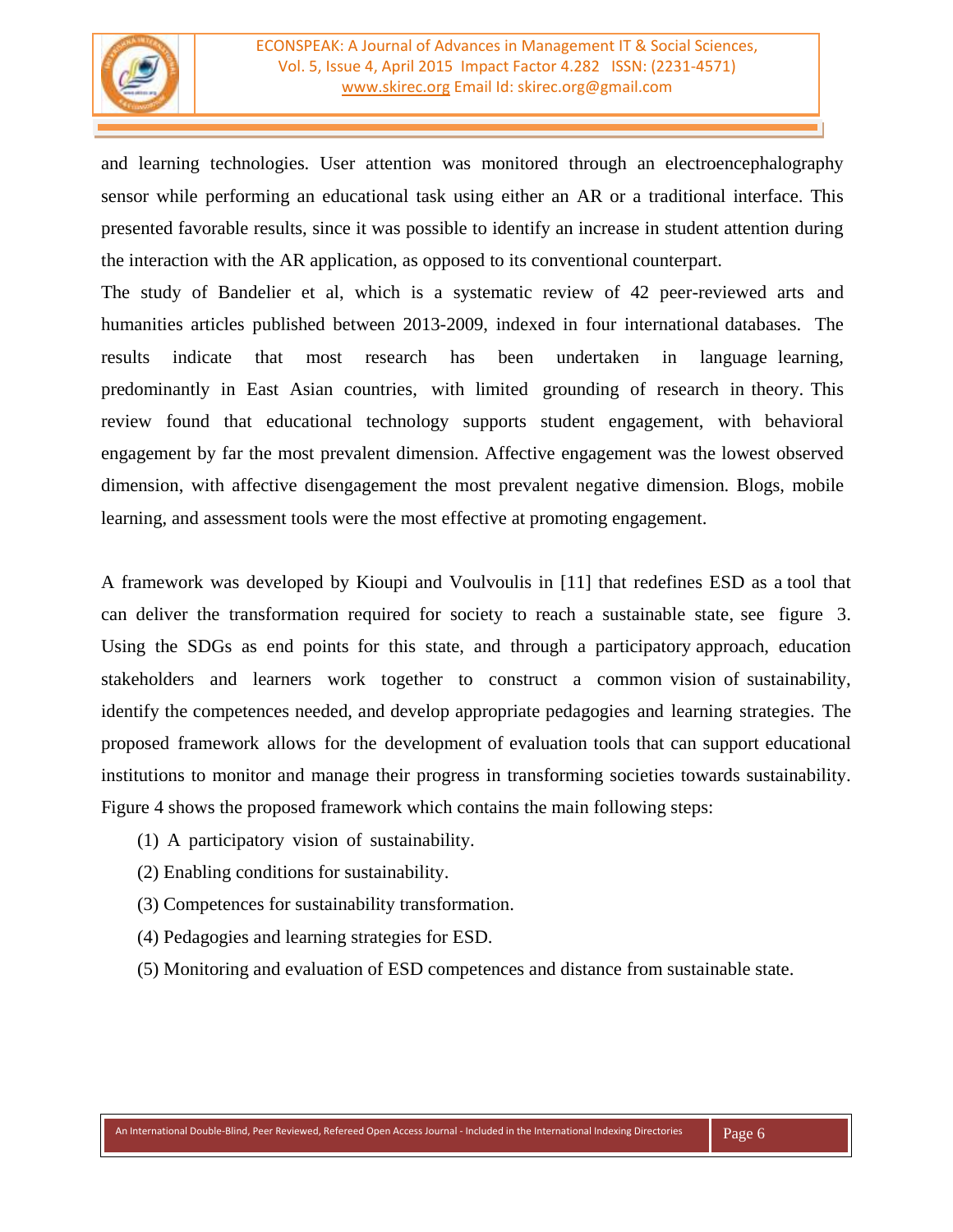ECONSPEAK: A Journal of Advances in Management IT & Social Sciences, Vol. 5, Issue 4, April 2015 Impact Factor 4.282 ISSN: (2231-4571) [www.skirec.org](http://www.skirec.org/) Email Id: skirec.org@gmail.com



**Figure 4:** The proposed Educational framework for sustainability transformation and main steps[11].

The study of Akbaba-Altun aimed to identify the perception of school principals towards technology and their experience in using computers and the relationship between them, and the study population consisted of all the principals of public primary schools in turkey who were 124 male and female directors; To collect the data, the researcher developed a measure of the trend towards technology as well as a questionnaire to identify the experience of managers in the use of computers the results of the study showed that school principals have a positive attitude towards technology, but they still are reluctant to take advantage of them in their daily work. And that all schools were equipped with computers. There is also no statistically significant relationship between school principals' trend towards technology and their experience in using computers.

The study of Baena-Morales [2]indicated that work of teaching is fundamental for achieving Agenda 2030, which defends the importance of improving quality in education (Sustainable Development Goal SDG 4), gender equality (SDG 5) and responsible consumption (SDG 12). The study analyzed teachers' self-perceived digital competence as regards their eco-responsible use of technology.

The study of Burbules et al, argued for a different orientation toward thinking about new technologies in education: not just as tools or delivery systems, but as a set of resources and affordances that provide an opportunity to rethink our educational aims, methods, and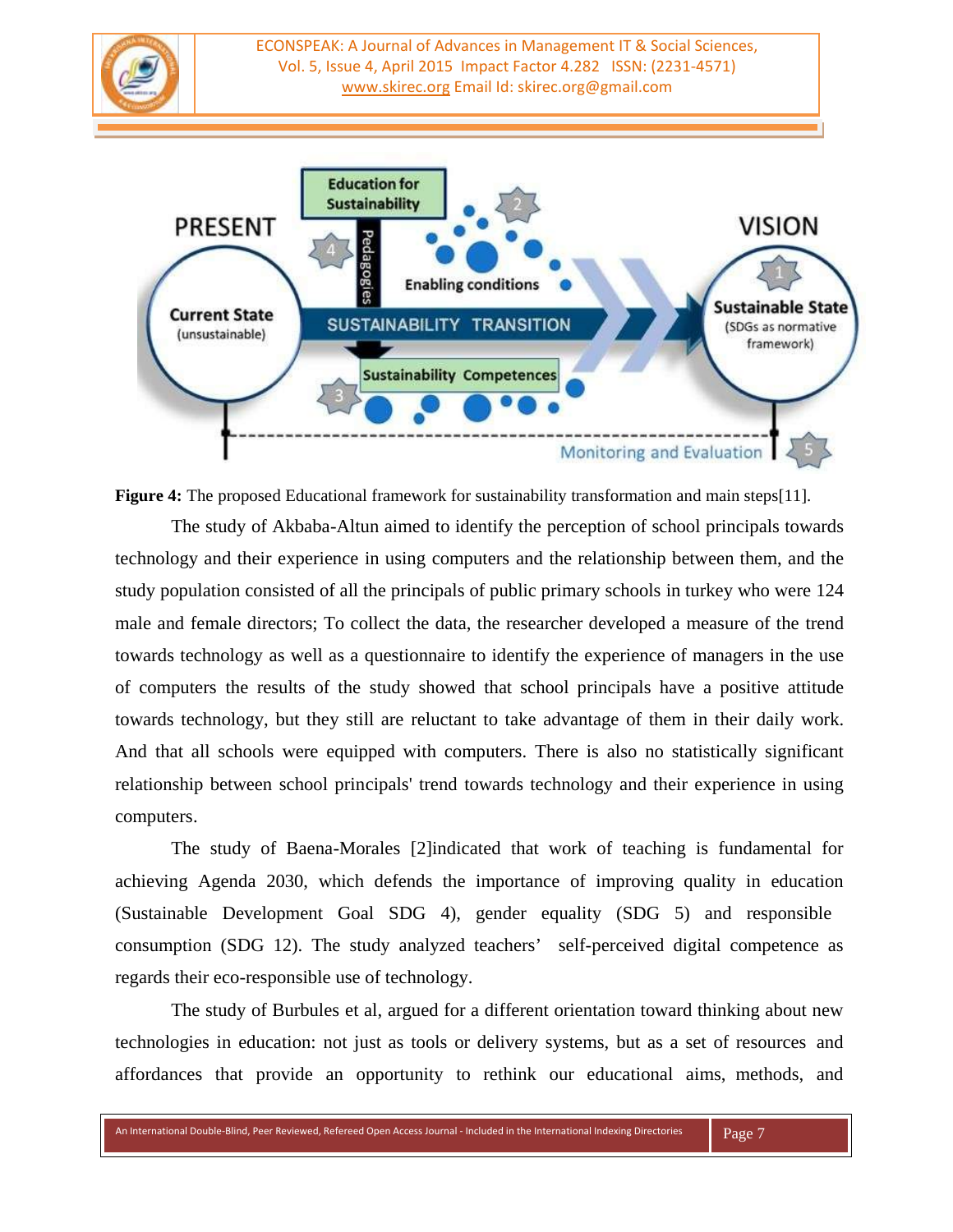

institutions. If we are to end unsustainable thinking and practice, we will need a transformed system of education to guide us into a prosperous and sustainable future.

## **Methodology**

The descriptive analytical method was applied, it usually includes collecting data, analyzing it and drawing conclusions.

## **Study sample and tools:**

A questionnaire consisted of 11 items (closed ended questions) was distributed on january-

2013 to explore the students' opinions on integrating technology in education and its effect on

the field of the sustainable development.

**Table 1:** Questionnaire questions.

| <b>Questions</b>                                                             | Yes | No    |
|------------------------------------------------------------------------------|-----|-------|
| Has technology helped advance education?                                     |     | $5\%$ |
| Are the goals of sustainable development important in society?               |     | 20%   |
| Does the use of technology in education help increase students' awareness of |     | 10%   |
| sustainable development?                                                     |     |       |
| Does the use of technology in education increase students' interest in the   | 75% | 25%   |
| subject matter?                                                              |     |       |
| Do you prefer to use the technology in the educational subjects?             |     | 10%   |
| Do you want to have your own device available for the lesson?                |     | 11%   |
| Is technology important in facilitating the daily life of the person?        |     | 16%   |
| Do you see any negative effects of technology in increasing the demands of   |     | 21%   |
| life?                                                                        |     |       |
| Has the use of technology in education contributed to preserving and         |     | 19%   |
| sustaining resources?                                                        |     |       |

#### **Results**

The responses of the students indicated that the use of technology in education helps to improve the educational process also the presence of educational technology is growing in the classroom. The new generation of kids come ready to work with these new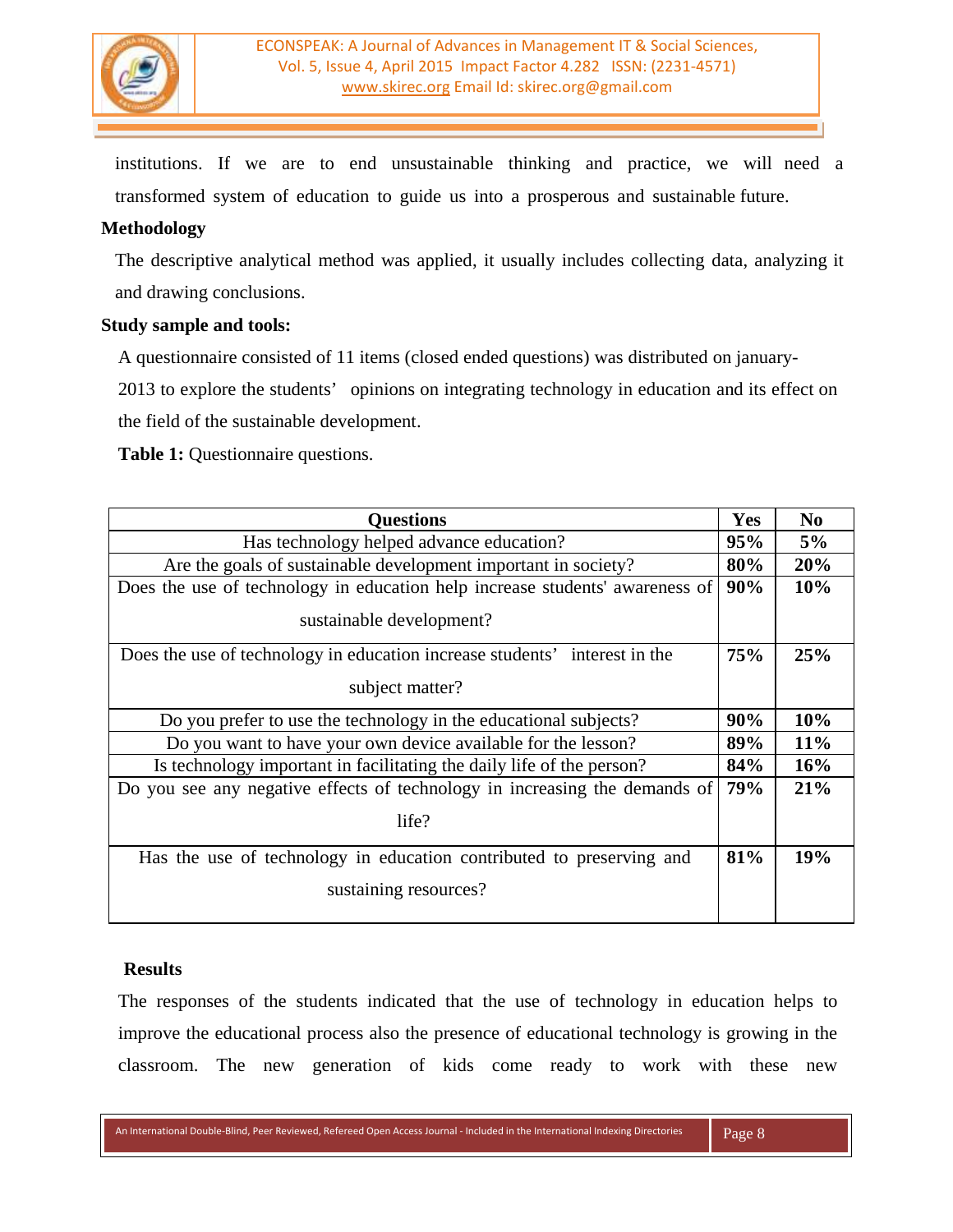technologies, which play an important role in children' s learning and acquiring various cognitive knowledge so that educational technology must be incorporated into future curricula. The application of educational technology enhances skills and cognitive characteristics. With the help of new technology comes an explosion of learning and receiving new information, especially on mobile devices.

The use of educational technology in teaching provides better interaction with students, better reception of information because the students receive knowledge visual, auditory, and kinesthetic way. Among other things, an educational technology motivates students to work independently where the student is more motivated to return to learning and working because modern technical equipment is widely available at any given moment.

## **Conclusion and Recommendations**

In this study the role of educational technology in teaching was examined using a questionnaire which explored the role of information and communication technologies in teaching and sustainable development. The obtained results indicated that the responses of the students indicated that the use of technology in education helps to improve the educational process also to achieve the sustainable development goals. Considering the above results, the authors proposed the following recommendations:

- 1. Spreading awareness among students of the sustainable development goals.
- 2. Conducting interactive activities in the classroom
- 3. Allowing the discussion during the lessons.
- 4. The society in general must have a spirit of cooperation in achieving the goals of the Ministry of Education to achieve the Kingdom's Vision 2030.
- 5. Activating modern and technical strategies during the classes.
- 6. Collaboration between teachers and society to achieve sustainable development goals by improving the quality of education by the application of modern technology and strategies.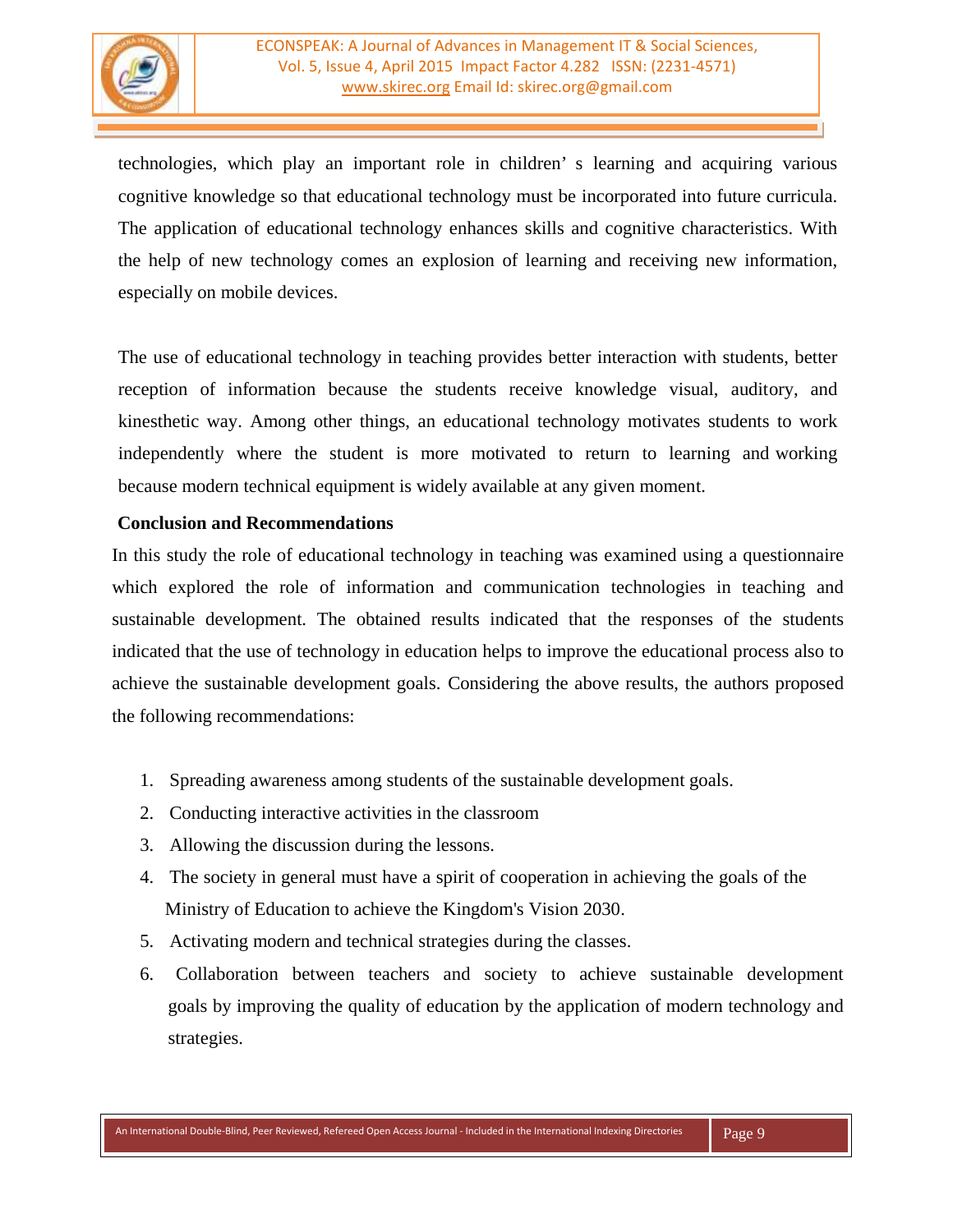

## **References**

[1] Sung A, Leong K and Cunningham S. Emerging technologies in education for sustainable development. 2013.

[2] Baena-Morales S, Martinez-Roig R and Hernádez-Amorós M J. Sustainability and Educational Technology—A Description of the Teaching Self-Concept. Sustainability, 2013, 12(24): 10309.

[3] Burbules N C, Fan G and Repp P. Five trends of education and technology in a sustainable future. Geography and Sustainability, 2013, 1(2): 93-97.

[4] CHI Y. Educational technology as a key enabler for achieving the Sustainable Development Goal 4. KDI School, 2011.

[5] Rudinger B J and O'Neil J K. Technology-Enhanced Learning and Education for Sustainable Development. Encyclopedia of Sustainability in Higher Education, 2012: 1911- 1918.

[6] Sachs J D. From millennium development goals to sustainable development goals. The Lancet, 2012, 379(9832): 2206-2211.

[7] Assembly G. Sustainable development goals. SDGs Transform Our World, 2008, 2030.

[8] Sachs J D, Schmidt-Traub G, Mazzucato M, Messner D, Nakicenovic N and Rockström J. Six transformations to achieve the sustainable development goals. Nature Sustainability, 2012, 2(9): 805-814.

[9] Moyer J D and Hedden S. Are we on the right path to achieve the sustainable development goals? World Development, 2013, 127: 104749.

[10] Nilsson M, Chisholm E, Griggs D, Howden-Chapman P, McCollum D, Messerli P, Neumann B, Stevance A-S, Visbeck M and Stafford-Smith M. Mapping interactions between the sustainable development goals: lessons learned and ways forward. Sustainability Science, 2011, 13(6): 1489-1503.

[11] Kioupi V and Voulvoulis N. Education for sustainable development: A systemic framework for connecting the SDGs to educational outcomes. Sustainability, 2012, 11(21): 6104.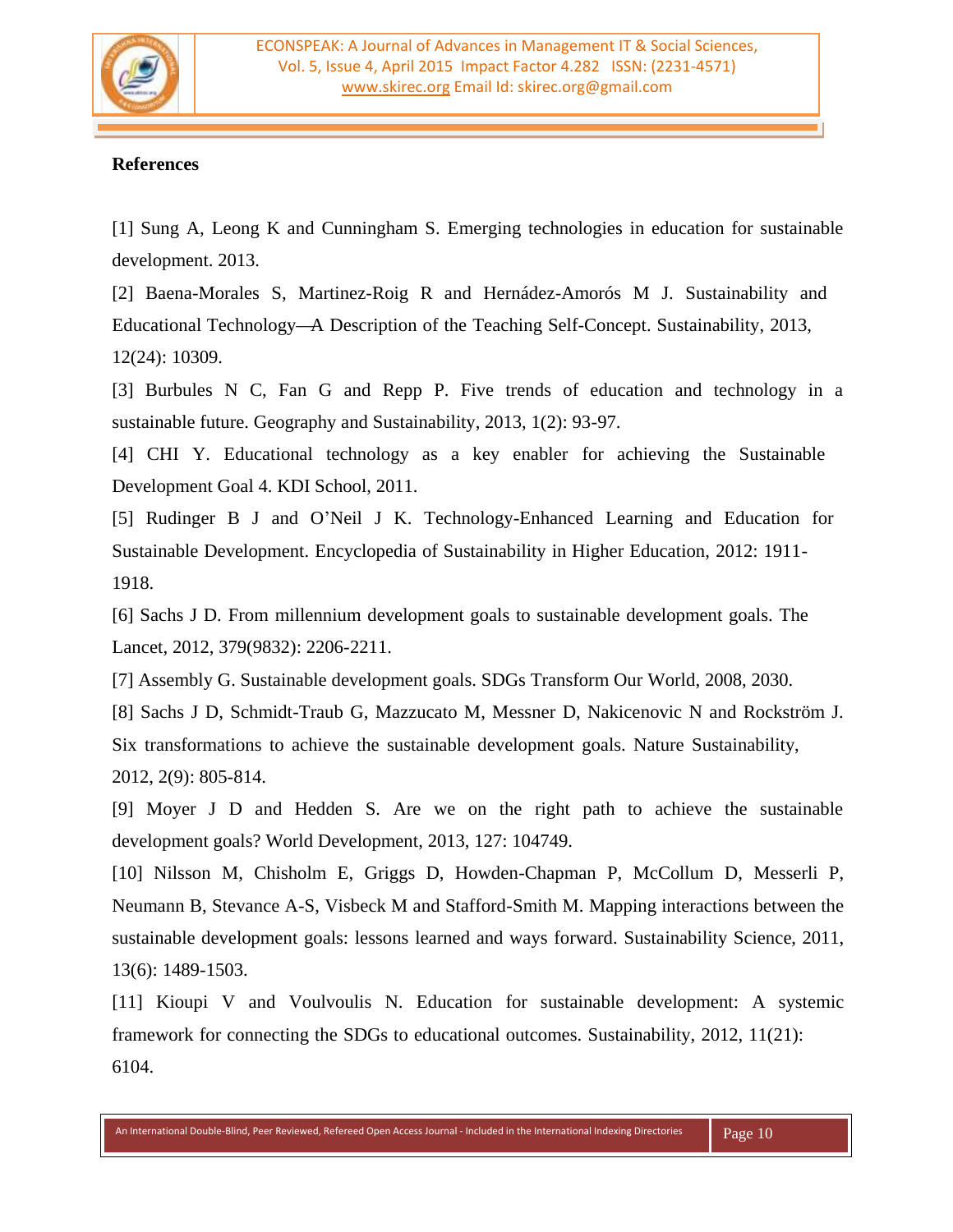

[12] Lozano R. Envisioning sustainability three-dimensionally. Journal of cleaner production, 2008, 16(17): 1838-1846.

[13] Sustainable Development Goals https://sdg-tracker.org/.

[14] Castellanos P M A and Queiruga-Dios A. From environmental education to education for sustainable development in higher education: a systematic review. International Journal of Sustainability in Higher Education, 2013.

[15] Kroll C, Warchold A and Pradhan P. Sustainable Development Goals (SDGs): Are we successful in turning trade-offs into synergies? Palgrave Communications, 2012, 5(1): 1-11.

[16] Allen C, Nejdawi R, El-Baba J, Hamati K, Metternicht G and Wiedmann T. Indicatorbased assessments of progress towards the sustainable development goals (SDGs): a case study from the Arab region. Sustainability Science, 2010, 12(6): 975-989.

[17] SDG U. Sustainable development goals. The energy progress report. Tracking SDG, 2012, 7.

[18] ITUwebsite. Broadband Commission calls on world leaders to prioritize universal connectivity as fundamental to sustainable development & global recovery. https:/[/www.broadbandcommission.org/press-release-sept-2013/.](http://www.broadbandcommission.org/press-release-sept-2020/) September 18, 2013. [19] ÇOKLAR A N and BOZYİĞİT R. DETERMINATION OF TECHNOLOGY ATTITUDES AND

TECHNOSTRESS LEVELS OF GEOGRAPHY TEACHER CANDIDATES. lnternational Journal of

Geography and Geography Education(44): 102-111.

[20] Bos A S, Herpich F, Kuhn I, Guarese R L, Tarouco L M, Zaro M A, Pizzato M and Wives L. Educational technology and its contributions in students' focus and attention regarding augmented reality environments and the use of sensors. Journal of educational computing research, 2012, 57(7): 1832-1848.

[21] Bedenlier S, Bond M, Buntins K, Zawacki-Richter O and Kerres M. Facilitating student engagement through educational technology in higher education: A systematic review in the field of arts and humanities. Australasian Journal of Educational Technology, 2013, 36(4): 126-150.